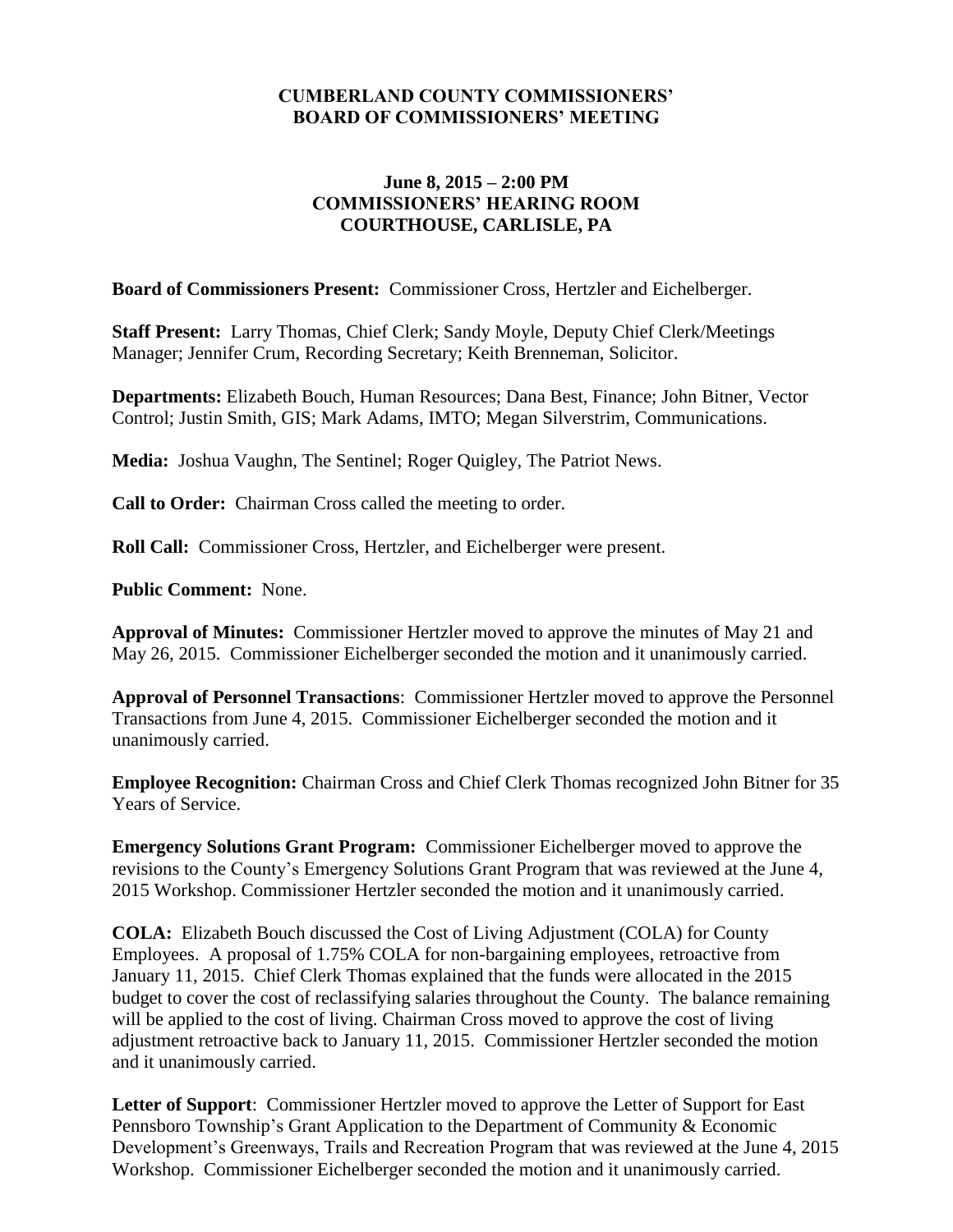**Resolution No. 2015-13**: Commissioner Eichelberger moved to approve the Resolution 2015-13 Re: Budget Adjustments that were reviewed at the June 4, 2015 Workshop. Commissioner Hertzler seconded the motion and it unanimously carried.

**Contracts/Grants**: Commissioner Hertzler moved to approve the following Contracts and Grants that were reviewed at the June 4, 2015 Workshop. Commissioner Eichelberger seconded the motion and it unanimously carried.

### a. **Bureau of Justice Services Agreements**

- Pennsylvania Chiefs of Police Association AFIS Remote Workstation System Maintenance Fee for Period: May 23, 2015 – May 22, 2015
- Porter Lee Corporation Annual Software Maintenance and Support for the Crime Fighter Beast Barcode System — Crime Lab

# b. **Claremont Nursing and Rehab Center Agreements**

- Susquehanna Door Service, Inc. Automated Door System Maintenance
- On-Line Publishers, Inc. (Addendum) —Senior Expo Exhibit Booth
- On-Line Publishers, Inc. Advertising (Resource Directory)
- Cumberland Crossing A Diakon Lutheran Senior Living Community

### c. **Drug & Alcohol Grant**

• Submission of Grant Application to PA Commission on Crime and Delinquency (PCCD) and the Department of Human Services, Office of Mental Health and Substance Abuse Services (OMHSAS) for Cumberland County Opiate Overdose Prevention Program

### d. **Facilities Management Agreements**

- Enviro Pro LLC Environmental Disposal of Garage Waste
- Keystone Investment Partners, LP (First Addendum) DJ Silcox's **Office**

# e. **Human Resources Agreement**

- Marcello's Catering for Employee Picnic 2015
- f. **IMTO Agreement** 
	- Century**Link** Change of Responsibility & Release Agreement Form

### g. **Juvenile Probation Agreement**

• Bruce Kelly, Licensed Psychologist — Psychological Assessment  $\&$ Consultation Services

# h. **MH/IDD Agreement**

- *FY 2014-2015 Intellectual and Developmental Disabilities*
	- $\triangleright$  Skills of Central PA, Inc. (Addendum)
- i. **Planning Agreements**
	- South Middleton Township Land Partnerships Grant
	- New Cumberland Olde Towne Foundation Land Partnerships Grant
	- Shippensburg Township Land Partnerships Grant
	- Carlisle Borough Land Partnerships Grant

# **Act 13 Funding for Land Partnership Grant and Electronics Collection & Recycling Event:**

- a. Act 13 Funding for Land Partnership Grant. Commissioner Hertzler moved to approve the \$100,000 allocated to the Land Partnership Grants. Commissioner Eichelberger seconded the motion and it unanimously carried.
- b. Act 13 Funding for Electronics Collection & Recycling Services. Commissioner Eichelberger moved to approve the \$17,452 allocated to Recycling Collections. Commissioner Hertzler seconded the motion and it unanimously carried.
- c. Advertising for Request for Proposals for Electronics Collection & Recycling Services. Commissioner Hertzler moved to approve advertising with a request for additional sites during a one day collection event. Commissioner Eichelberger seconded the motion and it unanimously carried.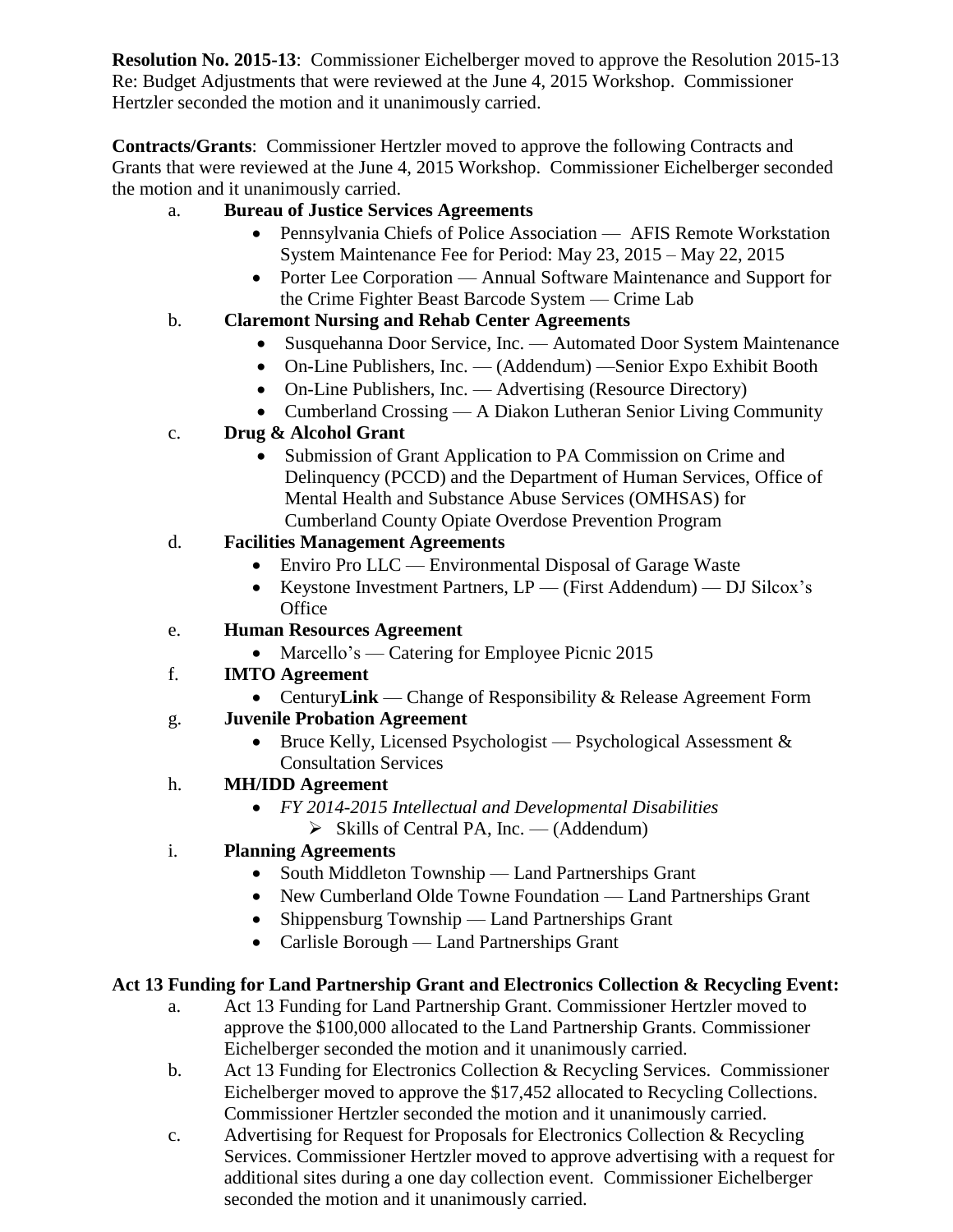**CNRC - Durable medical Equipment Policy**: Chairman Cross moved to approve the Durable Medical Equipment (DME Policy) for CNRC that was reviewed at the June 4, 2015 Workshop. Commissioner Hertzler seconded the motion and it unanimously carried.

**Capital Project Requests**: Reviewed at the June 4, 2015 Workshop

- a. GIS Department Pictometry 2016 \$269,009 Commissioner Eichelberger moved to approve the Pictometry 2016. Commissioner Cross seconded the motion. Commissioner Hertzler has concerns regarding funding at the State level for this service. Commissioner Hertzler requested a motion to table the capital request. There was no second to table the motion. Mark stated this is just a request to approve the Capital Request and this will allow time to review a proposal with Perry County before the final approval before the Board for the service contract. Discussion ensued regarding the timeline of the current costs and requested that staff reach out to Perry County and other agencies to partner with the service costs. Commissioner Hertzler asked if there are other companies that have the same service. Justin explained there is only one other company and that is Eagleview. The motion carried.
- b. Sheriff's Department Teleosoft Scanning and Barcode Modules for CountySuite Software — \$41,900 Commissioner Hertzler moved to approve the Telosoft Scanning and Barcode Module. Commissioner Eichelberger seconded the motion and it unanimously carried.
- c. IMTO Unified Case Management System Public Defender Module \$19,379.00. Commissioner Hertzler moved to approve the Unified Case Management System. Commissioner Eichelberger seconded the motion and it unanimously carried.

**2015/2016 Fiscal Budget**: Commissioner Hertzler moved to approve the adoption of the 2015/2016 Fiscal Budget that was reviewed at the June 4, 2015 Workshop. Commissioner Eichelberger seconded the motion and it unanimously carried.

**Appointment to the LEPC Committee:** Commissioner Hertzler moved to approve the appointment of Mr. Robert Swank, Jr**.** to the Cumberland County Local Emergency Planning Committee to fill a vacated seat with a term expiring December 31, 2017 that was reviewed at the June 4, 2015 Workshop. Commissioner Eichelberger seconded the motion and it unanimously carried.

**Reappointment to the C&Y Citizens Advisory Committee: Chairman Cross moved to** approve the reappointment of Lynn Everhart and Winston Cleland to the Children & Youth Citizens Advisory Committee with a term expiring June 30, 2018 that was reviewed at the June 4, 2015 Workshop. Commissioner Hertzler seconded the motion and it unanimously carried.

**Reappointment to the Housing Authority:** Commissioner Hertzler discussed the reappointment of Mr. Lou Martin to the Housing Authority with a term retroactive to May 26, 2015 and will expire on May 25, 2020. Commissioner Eichelberger seconded the motion and it Unanimously carried.

**General Disbursements Transfer Authorizations:** Commissioner Hertzler moved to approve The following General Disbursements Transfer Authorizations. Commissioner Eichelberger seconded the motion and it unanimously carried.

| a. $05/26/15$ | S | 32,198.39              |
|---------------|---|------------------------|
| b. $05/29/15$ |   | $\frac{\$}{1,115.91}$  |
| c. $05/29/15$ |   | \$2,920,647.17         |
| d. $06/03/15$ |   | $\frac{\$}{22,181.15}$ |